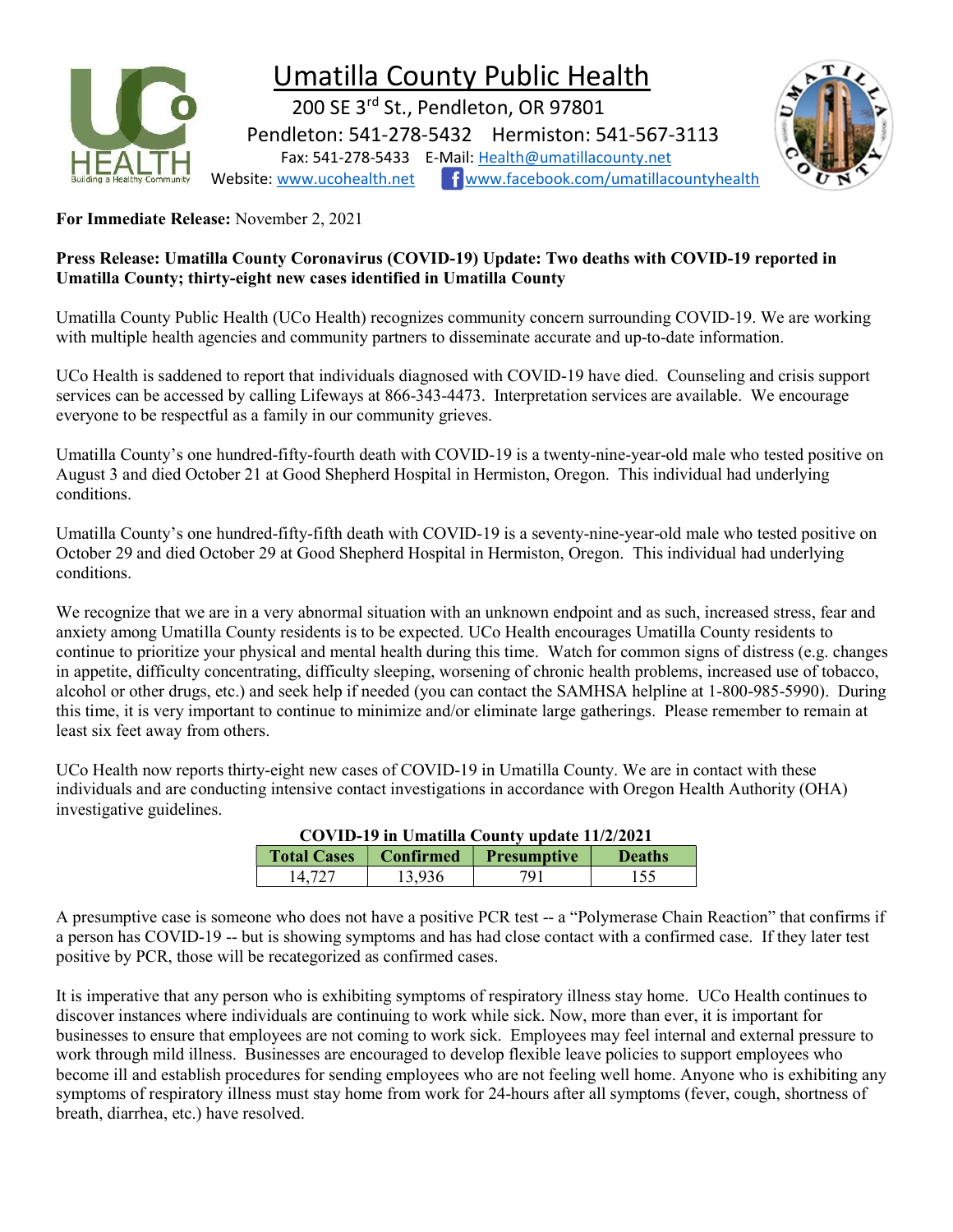

## Umatilla County Public Health

 200 SE 3rd St., Pendleton, OR 97801 Pendleton: 541-278-5432 Hermiston: 541-567-3113 Fax: 541-278-5433 E-Mail: Health@umatillacounty.net Website: www.ucohealth.net www.facebook.com/umatillacountyhealth



We are asking our Umatilla County residents to please call 211 with your questions regarding COVID-19. If you are exhibiting symptoms such as fever, cough, or shortness of breath, call your primary care provider FIRST to discuss the next steps. If you are experiencing a medical emergency, call 911.

COVID-19 does not target people of any certain race, ethnicity, country of origin or geographic location. Increased community spread of COVID-19 can occur anywhere in Umatilla County at any time.

We will continue to update our Umatilla County Public Health Facebook page as new information becomes available. County specific data is available on the Regional COVID-19 Data Dashboard and will be updated Monday-Friday. To access the Regional COVID-19 Data Dashboard, please visit:

http://www.co.umatilla.or.us/health/COVID\_Region9\_Dashboard/\_Please refer to the Oregon Health Authority and CDC COVID-19 websites for additional information.

For media inquiries please contact: OHA Joint Information Center (JIC) staff States and Dubble UCo Health 971-673-2097 health@umatillacounty.net orcovid19.media@dhsoha.state.or.us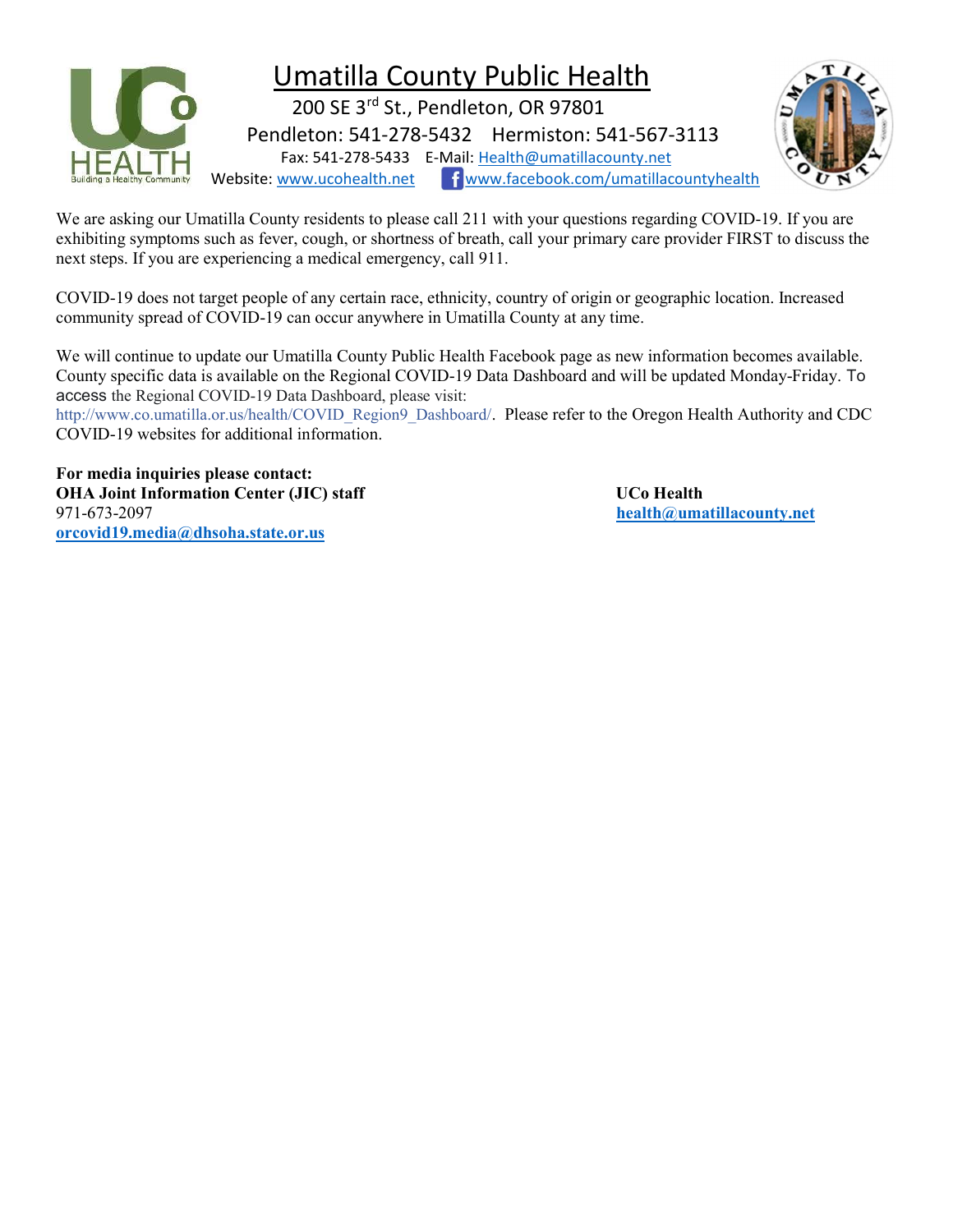

## Umatilla County Public Health

 200 SE 3rd St., Pendleton, OR 97801 Pendleton: 541-278-5432 Hermiston: 541-567-3113 Fax: 541-278-5433 E-Mail: Health@umatillacounty.net Website: www.ucohealth.net Fwww.facebook.com/umatillacountyhealth



Para publicación inmediata: 2 de Noviembre de 2021

Comunicado de prensa: Actualización del coronavirus del condado de Umatilla (COVID-19): Dos muertes con COVID-19 fueron reportados en el condado de Umatilla; treinta y ocho han sido identificados en el condado de Umatilla

El departamento de Salud Pública del Condado de Umatilla (UCo Health) reconoce la preocupación de la comunidad en torno a COVID-19. Nosotros estamos trabajando con múltiples agencias de salud y socios comunitarios para difundir información precisa y actualizada.

UCo Health le entristece informar que las personas diagnosticados con COVID-19 han fallecido. Se puede acceder a los servicios de asesoramiento y apoyo de crisis llamando a Lifeways al 866-343-4473. Los servicios de interpretación están disponibles. Alentamos a todos ser lo más respetuosos como una familia en lo que nuestra comunidad sufre.

La muerte ciento cincuenta y cuatro con COVID-19 en el condado de Umatilla es un hombre de veintinueve años que dio positivo el 3 de Augusto y murió el 21 de Octubre en Good Shepherd Hospital, Hermiston, Oregon. Este individuo tenia condiciones de salud subyacentes.

La muerte ciento cincuenta y cinco con COVID-19 en el condado de Umatilla es un hombre de setenta y nueve años que dio positivo el 29 de Octubre y murió el 29 de Octubre en Good Shepherd Hospital, Hermiston, Oregon. Este individuo tenia condiciones de salud subyacentes.

Reconocemos que estamos en una situación muy anormal con un punto final desconocido y, como tal, se espera un mayor estrés, miedo y ansiedad entre los residentes del condado de Umatilla. UCo Health anima a los residentes del condado de Umatilla a continuar priorizando su salud física y mental durante este tiempo. Observe los signos comunes de angustia (por ejemplo: cambios en el apetito, la dificultad para concentrarse, la dificultad para dormir, el empeoramiento de problemas de salud crónicos, el mayor uso de tabaco, el alcohol u otras drogas, etc.) y busque ayuda si es necesario (puede comunicarse con la línea de ayuda de SAMHSA al 1-800-985-5990). Durante este tiempo, es muy importante continuar minimizando y/o eliminando grandes reuniones. Recuerde permanecer al menos a seis pies de distancia de los demás.

UCo Health ahora informa treinta y ocho casos nuevos de COVID-19 en el Condado de Umatilla. Estamos en contacto con estas personas y estamos llevando a cabo investigaciones intensivas de contacto de acuerdo con las guías de investigación de la Autoridad de Salud de Oregón (OHA).

### Actualización 2/11/2021 de COVID-19 en el Condado de Umatilla

| <b>Casos Totales</b> | Confirmados | <b>Presuntos</b> | <b>Muertes</b> |
|----------------------|-------------|------------------|----------------|
|                      |             |                  |                |

Un caso presunto es alguien que no tiene una prueba de PCR (reacción en cadena de la polimerasa) positiva, que confirma si una persona tiene COVID-19, pero muestra síntomas y ha tenido contacto cercano con un caso confirmado. Si luego dan positivo por PCR, se recategorizarán como casos confirmados.

Es imperativo que cualquier persona que presente síntomas de enfermedad respiratoria se quede en casa. UCo Health continúa descubriendo casos en los que las personas continúan trabajando mientras están enfermos. Ahora, más que nunca, es importante que las empresas se aseguren de que los empleados no vengan a trabajar enfermos. Los empleados pueden sentir presión interna y externa de continuar trabajando por una enfermedad leve. Se alienta a las empresas a desarrollar políticas de licencia flexibles para apoyar a los empleados que se enferman y establecer procedimientos para enviar a los empleados que no se sienten bien a casa. Cualquier persona que muestre algún síntoma de enfermedad